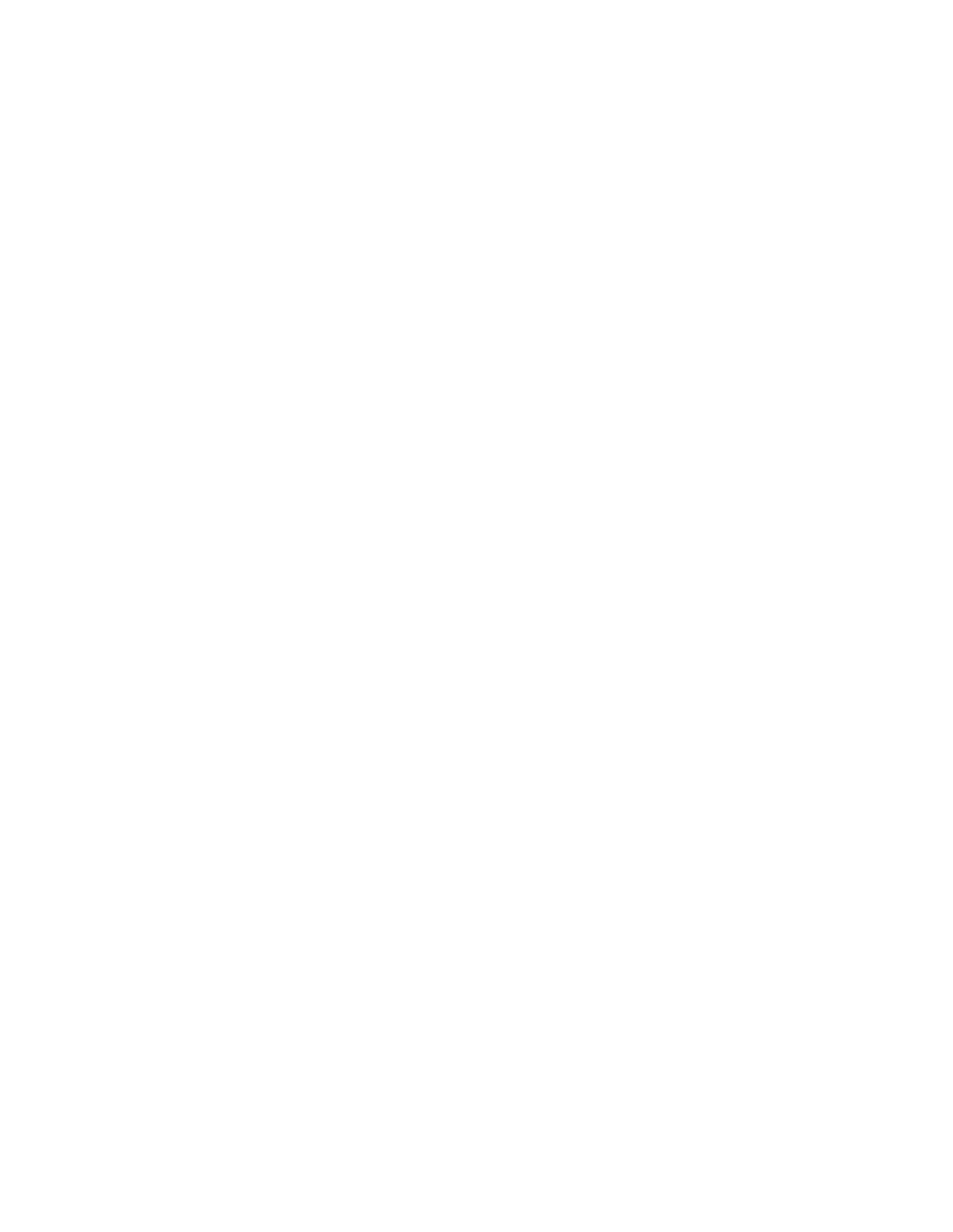## **Role Clarity Exercise**

| <b>Exercise instructions:</b><br>For the following hypothetical situations, place a <b>STAR</b> in the<br>box that represents the primary decision maker in your<br>organization, and a CHECK the boxes that represent other<br>people who your organization expects to be part of the<br>decision. | Trip<br>Leader | AssistantAdministrator<br>Trip<br>Leader | Manager | <b>Medical I</b>  |         |
|-----------------------------------------------------------------------------------------------------------------------------------------------------------------------------------------------------------------------------------------------------------------------------------------------------|----------------|------------------------------------------|---------|-------------------|---------|
| <b>Evacuation</b> of a student/participant due to signs and<br>symptoms of a head injury                                                                                                                                                                                                            |                |                                          |         |                   |         |
| <b>Expulsion</b> of a student after he or she is found snorting<br>another student's Adderall (ADHD medication)                                                                                                                                                                                     |                |                                          |         |                   |         |
| Changing an intended campsite because the group is moving<br>slowly due to an ankle sprain                                                                                                                                                                                                          |                |                                          |         |                   |         |
| Retreating from a mountain pass due to threat of lightning                                                                                                                                                                                                                                          |                |                                          |         |                   |         |
| <b>Promotion</b> or rehire of an assistant instructor                                                                                                                                                                                                                                               |                |                                          |         |                   |         |
| Hiring a contractor to take students horseback riding during<br>an international semester abroad                                                                                                                                                                                                    |                |                                          |         | out<br><b>TIG</b> | $\circ$ |
|                                                                                                                                                                                                                                                                                                     |                |                                          |         |                   |         |